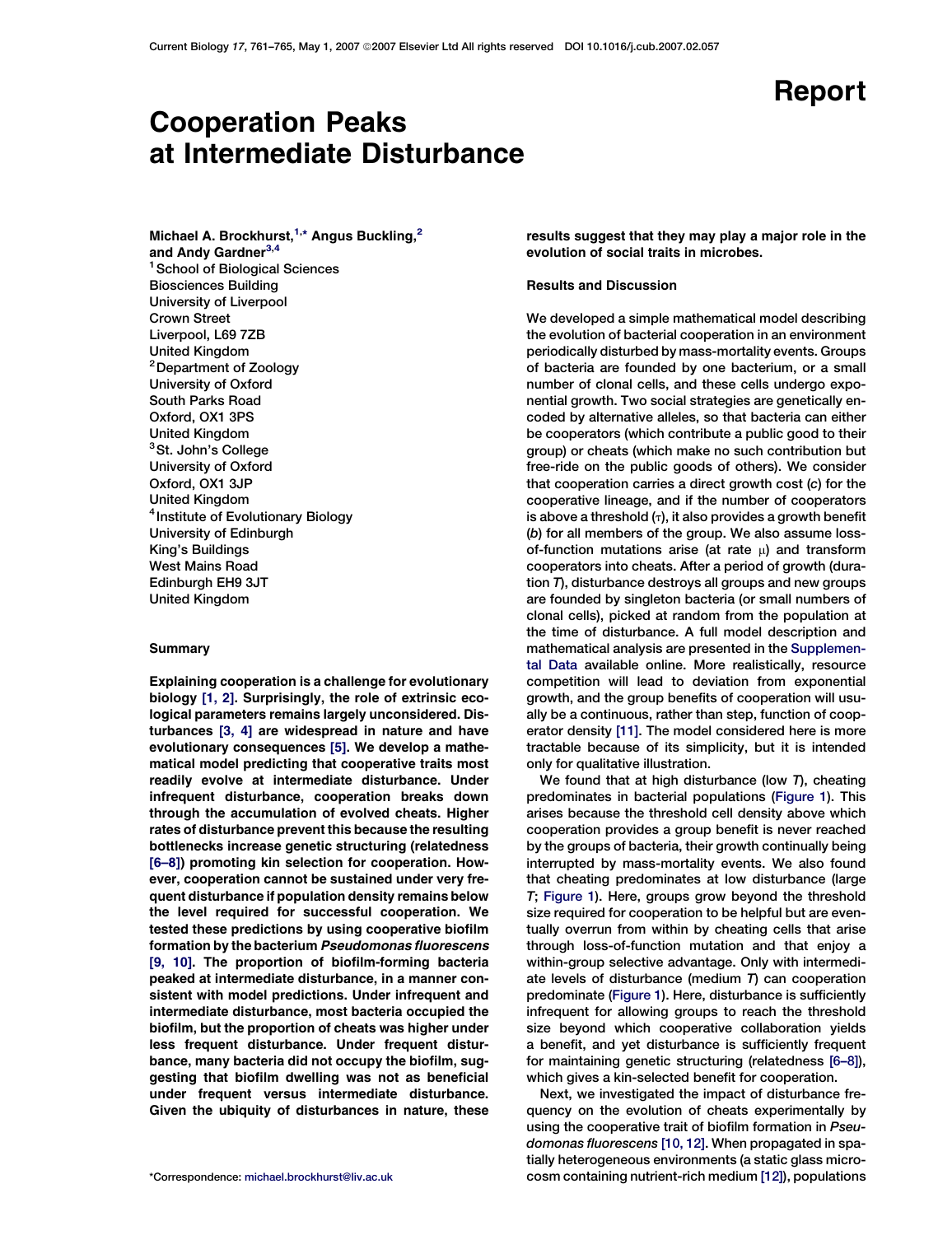<span id="page-1-0"></span>

Figure 1. Theoretical Predictions for the Equilibrium Frequency of Cooperation over a Range of Disturbance Rates

We predict that cooperation will not evolve when disturbance rates are high (short-growth duration; low T) and nor will it evolve when disturbance rates are low (long-growth duration; large T). Cooperation is therefore restricted to environments with intermediate rates of disturbance (medium-growth duration; medium T). Illustrative numerical solutions are given for a range of density thresholds  $(τ)$ , the relative size of the group required for cooperation to provide a benefit. Other parameters are cooperative growth benefit  $b =$ 0.1, growth cost  $c = 0.05$ , and mutation rate  $\mu = 0.01$ .

of the ancestral smooth (SM) P. fluorescens genotype rapidly diversify and thus generate by mutation a range of niche-specialist genotypes that are maintained by negative-frequency-dependent selection [\[12\]](#page-3-0). The wrinkly-spreader (WS) morph is ecologically dominant [\[13,](#page-3-0) [14\],](#page-3-0) forming a biofilm at the air-broth interface through constitutive overproduction of cellulosic polymer [\[15\].](#page-3-0) Although overexpression of cellulosic polymer is individually costly (as demonstrated by the reduced exponential growth rate of WS relative to SM [\[10, 16\]](#page-3-0)), its production provides a group benefit to WS because colonization of the air-broth-interface niche allows improved access to oxygen, a limiting resource [\[10\].](#page-3-0) Clonal WS biofilms have been found to be susceptible to rapid invasion by SM genotypes that arise by mutation from WS over the course of several days [\[9, 10\].](#page-3-0) In this context SM are cheats, gaining the benefit of inhabiting the air-broth interface but making no contribution to the integrity of the biofilm, which is significantly weaker in the presence of cheating SM genotypes [\[10\].](#page-3-0) Note that SM can also inhabit the less productive liquid phase of the microcosm and therefore can in principle coexist with WS with or without cheating to inhabit biofilm.

Four independent WS genotypes were isolated from separate adaptive radiations. Initially, isogenic populations of each were then propagated under five disturbance regimes. Disturbances were nonspecific massmortality events: After thorough homogenization, 99.9% of the population was discarded and the remaining 0.1% ( $\sim$ 10<sup>6</sup> cells) was transferred to a fresh microcosm. Experiments were performed in static microcosms over a 16 day period during which populations were disturbed daily, every second day, fourth day, eighth day, or not at all. After 16 days, populations were homogenized and plated onto agar, and the frequency of SM and WS colonies determined. The proportion of WS cooperators within populations displayed a unimodal relationship with disturbance frequency, peaking at intermediate rates (Figure 2; cooperator proportion highest under 4 day disturbance; founding genotype,  $F_{1,16}$  = 3.01, p = 0.1; linear term,  $F_{1,16}$  = 1.9, p = 0.19; negative quadratic term,  $F_{1,16} = 54.6$ , p < 0.0001). Thus, intermediate frequency disturbance can forestall the breakdown of cooperation.

Increases in SM density could have arisen through two mechanisms: First, SM could have inhabited the biofilm as nonproducing cheats; second, SM could have left the biofilm entirely and invaded the broth phase of the microcosms. To address this, we sampled and plated the broth phase of each population prior to homogenization. We then subtracted this value from the total number of SM in the population to calculate the density of the biofilm-inhabiting portion of the population. Only under the highest frequency of disturbance did the majority of SM inhabit the broth phase; under all other disturbance regimes, the majority of SM inhabited the biofilm as nonproducing cheats [\(Figure 3;](#page-2-0) linear regression of the proportion of total SM inhabiting the biofilm as cheats against disturbance regime,  $F_{1,18}$  = 8.59,  $Rsq = 0.3$ ,  $p = 0.008$ ). Therefore, in agreement with our model predictions, there was strong selection for the evolution of cheats within the biofilm under infrequent disturbance. By contrast, cooperative biofilm formation per se was less favored under frequent disturbance; here, WS cellulose production, although costly, is likely to have conferred little benefit. Thus, SM prospered because of their inherent growth-rate advantage [\[10, 16\].](#page-3-0)

To assess whether the apparent reduction in benefit of biofilm formation under frequent disturbance was the result of lower densities, we measured total population densities on day 16 of the experiment. Population density displayed a unimodal relationship with distur-bance frequency ([Figure 4](#page-2-0); founding genotype,  $F_{1,16}$  = 0.24, p = 0.63; linear term,  $F_{1,16}$  = 41.1, p < 0.0001; negative quadratic term,  $F_{1,16} = 89.2$ , p < 0.0001), and in line with our model predictions, density was significantly lower in populations disturbed daily compared to every



Figure 2. The Effect of Disturbance Frequency on the Proportion of Cooperators

Dots represent mean proportion  $\pm$  SEM of the population with WS colony morphology on day 16 of the experiment.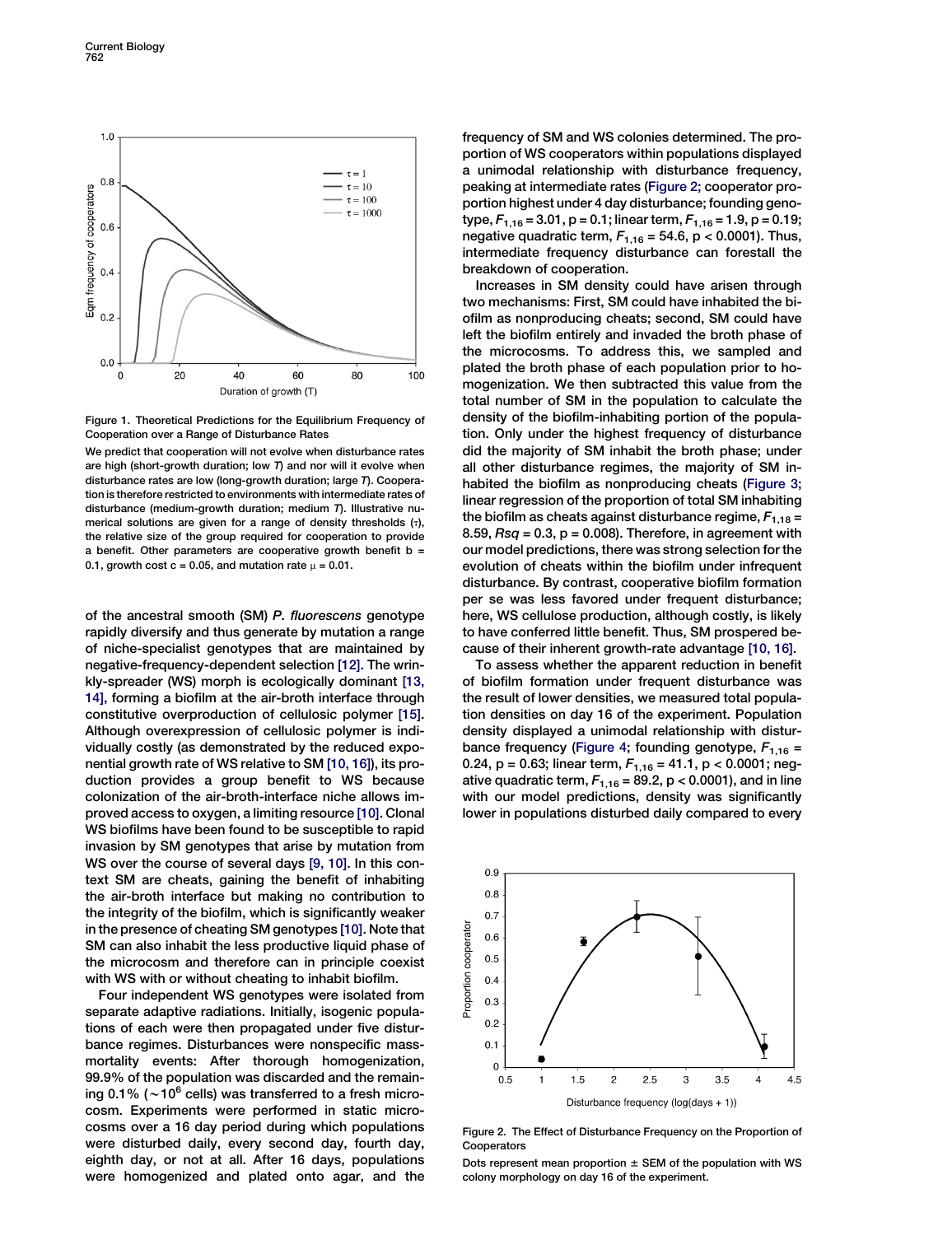<span id="page-2-0"></span>

fourth day (t test comparing log population density under 1 day and 4 day disturbance;  $t = 56.3$ , df = 3, p < 0.0001). Thus, under frequent disturbance it is likely that the population did not have time to grow to capacity before each subsequent disturbance, whereas under infrequent disturbance, the population suffered from starvation and cells began to die.

Despite the simplicity of our model, it successfully predicts de novo evolution of social traits in a bacterial system. Moreover, we believe these results are likely to have broad relevance to understanding microbial cooperation. Our model predictions rest on three biological assumptions. First, that cooperation is less useful at low density; without this, cooperation could be selectively favored at high disturbance frequencies. The threshold assumption of our model is not crucial to the observed effect; rather, this effect relies on density dependence whether in the form of a continuous or step function (data not shown). Such positive density-dependent regulation of growth rate, termed the ''Allee Effect'' [\[17\],](#page-3-0) has been observed in a wide range of natural systems [\[18\]](#page-3-0), including those where social traits are important for survival [\[19\]](#page-3-0); indeed, fruiting body formation by



Figure 4. The Effect of Disturbance Frequency on Population **Density** 

Dots represent mean  $\pm$  SEM population density on day 16 of the experiment.

#### Figure 3. The Densities of SM Inhabiting the Broth and Biofilm Phases

Bars represent mean density + SEM of SM population inhabiting the broth phase (black) or biofilm phase (gray) of microcosms on day 16 of the experiment.

the social bacterium Myxococcus xanthus has been shown to display positive density dependence [\[20\].](#page-4-0) It is inevitably true that the benefit of biofilm formation will have density dependence, simply because many of biofilm dwelling's benefits, such as resistance to environmental stresses and communication, rely on highdensity conglomerations of cells [\[21, 22\].](#page-4-0) In our experimental system, a critical number of cells are required to attach to the glass at the air-broth interface to anchor the biofilm in place. It also seems likely that the group benefit of public-good cooperation in general will be density dependent [\[23\].](#page-4-0) For example, the encounter rate between the producers of extracellular-scavenging molecules and the molecules themselves will increase with cell density, resulting in less molecules being wasted. Similarly, a large number of individuals may be required to produce sufficient toxins or antibiotics to kill prey or competitors or to successfully establish an infection [\[24\]](#page-4-0). In further support of this, the production of many such public-good-type products is regulated in a density-threshold-dependent manner by quorum sensing [\[25, 26\].](#page-4-0)

The second assumption is that disturbances cause population bottlenecks, which result in increased genetic structuring (relatedness [\[6–8\]](#page-3-0)) such that cooperators are less likely to be associated with cheats after a disturbance. This allows for kin selection to favor cooperation and will of course depend on the disturbance's magnitude, which is likely to be impossible to quantify in natural populations of bacteria. However, the highly clonal population structure of bacteria would suggest that most groups are founded by a single or very few individuals [\[27\]](#page-4-0).

The third assumption is that mutations from cooperation to cheat occur at a higher frequency than vice versa. This is indeed likely to be the case in microbes where many characterized cheating strategies involve lossof-function mutations [\[28–30\],](#page-4-0) which are more likely to occur than subsequent gain-of-function mutations, although such mutations are possible [\[28\]](#page-4-0).

There are, however, details of our experimental system that are not explicit in our model, as is inevitable when attempting to describe a general effect. First, disturbances in our experiment are linked with replenishment of resources; this is the case with disturbances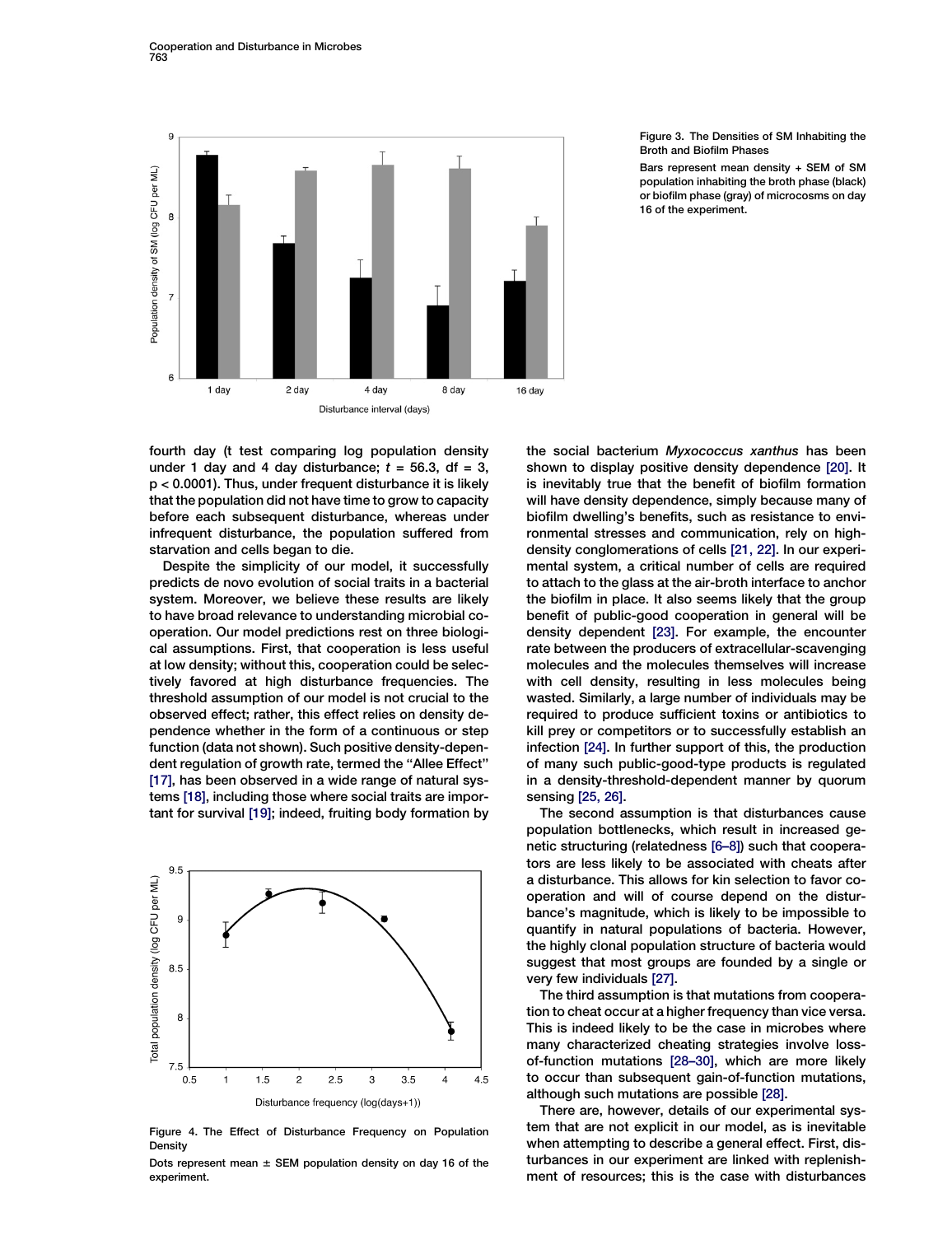<span id="page-3-0"></span>in general [4]. This may have led to an additional benefit to SM through its growth-rate advantage over WS when resources are abundant [10]. This would have acted in concert with the model prediction that cooperative biofilm formation per se is likely to be disfavored under frequent disturbance because of low population density; here, cooperation is individually costly but confers reduced group benefit. Second, we observed cell death as a result of starvation in the highly undisturbed microcosms; thus, the domination of 16 day cultures by SM could have resulted from the lower death rate of SM compared to WS. An elevated WS death rate may represent a further direct pleiotropic cost of this cooperative phenotype [16], or a further deleterious consequence of social cheating by SM [10]; however, the action of an unrelated parameter cannot be ruled out. Unfortunately, there is no clear experimental test to tease apart these possibilities in this experimental system. It is likely that these specifics of the experimental system work together with the general mechanisms predicted by our model to explain our experimental results; future work should therefore investigate the effect of disturbance on other microbial social traits.

Intermediate disturbance has been implicated in the maintenance of ecological diversity by its prevention of the dominance of ecosystems by the most competitive species (the ''intermediate-disturbance hypothesis'' [\[31\]](#page-4-0)) and mediation of the relative productivity of ecological niches [3]. This study demonstrates a further important role for intermediate disturbance. We show that intermediate frequencies of disturbance can create conditions that retard the breakdown of cooperation within a microbial social group in the absence of other, more complex, supporting mechanisms (such as policing [\[32, 33\]](#page-4-0), punishment [\[34, 35\],](#page-4-0) reciprocity [\[36\],](#page-4-0) or character displacement [9]). Thus, kin-selected cooperation within microbial populations may be more robust than previously thought under intermediate disturbance, extending the conditions under which cooperation can be maintained. These results highlight the importance of integrating ecological and evolutionary perspectives in order to understand the maintenance of social traits [\[37–40\]](#page-4-0).

#### Experimental Procedures

#### Isolating WS Genotypes

Four replicate microcosms (30 mL glass universal containing 6 mL of King's B nutrient media) were inoculated with Pseudomonas fluorescens SBW25 to a total of approximately  $10^7$  cells. These were statically incubated for 6 days at 28 $^{\circ}$ C, after which time all populations were vortexed and an aliquot was diluted and plated onto KB agar. A single wrinkly-spreader colony was then isolated from each population for further study and stored at  $-80^{\circ}$ C in 20% glycerol.

#### Disturbance-Selection Experiment

Populations were initiated with  $10<sup>7</sup>$  cells of one of the isolated WS genotypes grown for 18 hr under shaken conditions. These were then propagated under one of the following disturbance regimes:  $6 \mu$ L of culture was transferred to a fresh microcosm every 1 day, 2 days, 4 days, 8 days, or not at all during a 16 day period. After 16 days, the broth phase of each population was sampled, and then populations were homogenized and sampled. Samples were then plated onto agar and the frequencies of WS and SM colonies were counted.

#### Supplemental Data

Supplemental Data include additional Discussion and are available with this article online at [http://www.current-biology.com/cgi/](http://www.current-biology.com/cgi/content/full/17/9/761/DC1/) [content/full/17/9/761/DC1/](http://www.current-biology.com/cgi/content/full/17/9/761/DC1/).

#### Acknowledgments

We are grateful to Tom Vogwill for technical assistance and to Craig MacLean, Stuart West, and three anonymous reviewers for valuable comments on earlier versions of the manuscript. The experimental work was funded by the Wellcome Trust through the Research Development Fund of the University of Liverpool. A.G. is funded by a Junior Research Fellowship from St. John's College and a University Research Fellowship from the Royal Society. A.B. is funded by a University Research Fellowship from the Royal Society.

Received: February 5, 2007 Revised: February 26, 2007 Accepted: February 26, 2007 Published online: March 22, 2007

#### References

- 1. Hamilton, W.D. (1997). Narrow Roads of Gene Land: The Collected Papers of W.D. Hamilton: Evolution of Social Behaviour, Vol. 1 (New York: W. H. Freeman).
- 2. Maynard Smith, J., and Szathmary, E. (1997). Major Transitions in Evolution (Oxford: Oxford University Press).
- 3. Buckling, A., Kassen, R., Bell, G., and Rainey, P.B. (2000). Disturbance and diversity in experimental microcosms. Nature 408, 961–964.
- 4. Petraitis, P.S., Latham, R.E., and Niesenbaum, R.A. (1989). The maintenance of species diversity by disturbance. Q. Rev. Biol. 64, 393–418.
- 5. Lytle, D.A. (2001). Disturbance regimes and life-history evolution. Am. Nat. 157, 525–536.
- 6. Hamilton, W.D. (1964). The genetical evolution of social behaviour I. J. Theor. Biol. 7, 1–16.
- 7. Hamilton, W.D. (1964). The genetical evolution of social behaviour II. J. Theor. Biol. 7, 17–52.
- 8. Hamilton, W.D. (1970). Selfish and spiteful behaviour in an evolutionary model. Nature 228, 1218–1220.
- 9. Brockhurst, M.A., Hochberg, M.E., Bell, T., and Buckling, A. (2006). Character displacement promotes cooperation in bacterial biofilms. Curr. Biol. 16, 2030–2034.
- 10. Rainey, P.B., and Rainey, K. (2003). Evolution of cooperation and conflict in experimental bacterial populations. Nature 425, 72–74.
- 11. Brown, S.P. (1999). Cooperation and conflict in host-manipulating parasites. Proc. R. Soc. Lond. B. Biol. Sci. 266, 1899–1904.
- 12. Rainey, P.B., and Travisano, M. (1998). Adaptive radiation in a heterogeneous environment. Nature 394, 69–72.
- 13. Hodgson, D.J., Rainey, P.B., and Buckling, A. (2002). Mechanisms linking diversity, productivity and invasibility in experimental bacterial communities. Proc. R. Soc. Lond. B. Biol. Sci. 269, 2277–2283.
- 14. Brockhurst, M.A., Colegrave, N., Hodgson, D.J., and Buckling, A. (2007). Niche occupation limits adaptive radiation in experimental microcosms. PLoS ONE 2, e193.
- 15. Spiers, A.J., Kahn, S.G., Bohannon, J., Travisano, M., and Rainey, P.B. (2002). Adaptive divergence in experimental populations of Pseudomonas fluorescens. I. Genetic and phenotypic bases of wrinkly spreader fitness. Genetics 161, 33–46.
- 16. MacLean, R.C., Bell, G., and Rainey, P.B. (2004). The evolution of a pleiotropic fitness tradeoff in Pseudomonas fluorescens. Proc. Natl. Acad. Sci. USA 101, 8072–8077.
- 17. Allee, W.C., Emerson, A.E., Park, O., Park, T., and Schmidt, K.P. (1949). Principles of Animal Ecology (Philadelphia: Saunders).
- 18. Courchamp, F., Clutton-Brock, T., and Grenfell, B. (1999). Inverse density dependence and the Allee effect. Trends Ecol. Evol. 14, 405–410.
- 19. Courchamp, F., Grenfell, B., and Clutton-Brock, T. (1999). Population dynamics of obligate cooperators. Proc. R. Soc. Lond. B. Biol. Sci. 266, 557–563.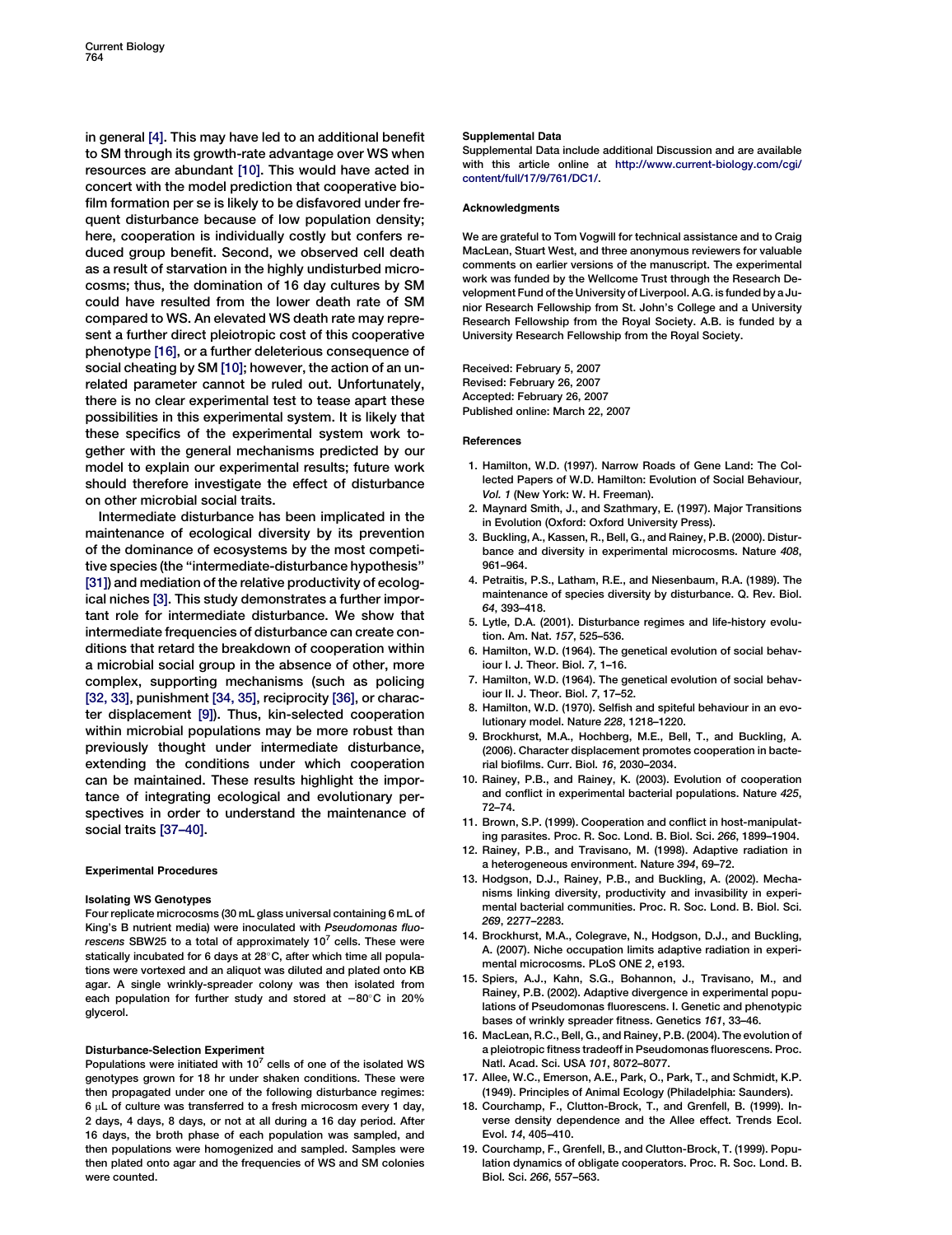- <span id="page-4-0"></span>20. Kadam, S.V., and Velicer, G.J. (2006). Variable patterns of density-dependent survival in social bacteria. Behav. Ecol. 17, 833–838.
- 21. Cui, S., Meng, J., and Bhagwat, A. (2001). Availability of glutamate and arginine during acid challenge determines cell density dependent survival phenotype of Escherichia coli strains. Appl. Environ. Microbiol. 67, 4914–4918.
- 22. Li, Y., Hanna, M., Svensater, G., Elllen, R., and Cvitkovitch, D. (2001). Cell density modulates acid adaptation in Streptococcus mutans: Implications for survival in biofilms. J. Bacteriol. 183, 6875–6884.
- 23. West, S.A., Griffin, A.S., Gardner, A., and Diggle, S.P. (2006). Social evolution theory for microorganisms. Nat. Rev. Microbiol. 4, 597–607.
- 24. Ji, G., Beavis, R.C., and Novick, R.P. (1995). Cell density control of staphyloccocal virulence mediated by an octapeptide pheromone. Proc. Natl. Acad. Sci. USA 92, 12055–12059.
- 25. Brown, S.P., and Johnstone, R.A. (2001). Cooperation in the dark: Signalling and collective action in quorum-sensing bacteria. Proc. R. Soc. Lond. B. Biol. Sci. 268, 961–965.
- 26. Camilli, A., and Bassler, B.L. (2006). Bacterial small-molecule signaling pathways. Science 311, 1113–1116.
- 27. Vos, M., and Velicer, G.J. (2006). Genetic population structure of the soil bacterium Myxococcus xanthus at the centimeter scale. Appl. Environ. Microbiol. 72, 3615–3625.
- 28. Fiegna, F., Yu, Y.T., Kadam, S.V., and Velicer, G.J. (2006). Evolution of an obligate social cheater to a superior cooperator. Nature 441, 310–314.
- 29. Velicer, G.J., Kroos, L., and Lenski, R.E. (2000). Developmental cheating in the social bacterium Myxococcus xanthus. Nature 404, 598–601.
- 30. Harrison, F., and Buckling, A. (2005). Hypermutability impedes cooperation in pathogenic bacteria. Curr. Biol. 15, 1968–1971.
- 31. Connell, J.H. (1978). Diversity in tropical rain forests and coral reefs. Science 199, 1302–1310.
- 32. Frank, S.A. (1995). Mutual policing and repression of competition in the evolution of cooperative groups. Nature 377, 520–522.
- 33. Wenseleers, T., and Ratnieks, F.L. (2006). Enforced altruism in insect societies. Nature 444, 50.
- 34. Gardner, A., and West, S.A. (2004). Cooperation and punishment, especially in humans. Am. Nat. 164, 753–764.
- 35. Boyd, R., and Richerson, P.J. (1992). Punishment allows the evolution of cooperation (or anything else) in sizable groups. Ethnology and Sociobiology 13, 171–195.
- 36. Axelrod, R., and Hamilton, W.D. (1981). The evolution of cooperation. Science 211, 1390–1396.
- 37. Brown, S.P. (2006). Cooperation: Integrating evolutionary and ecological perspectives. Curr. Biol. 16, R960–R961.
- 38. Frank, S.A. (1998). Foundations of Social Evolution (Princeton: Princeton University Press).
- 39. West, S.A., Pen, I., and Griffin, A.S. (2002). Cooperation and competition between relatives. Science 296, 72–75.
- 40. MacLean, R.C., and Gudelj, I. (2006). Resource competition and social conflict in experimental populations of yeast. Nature 441, 498–501.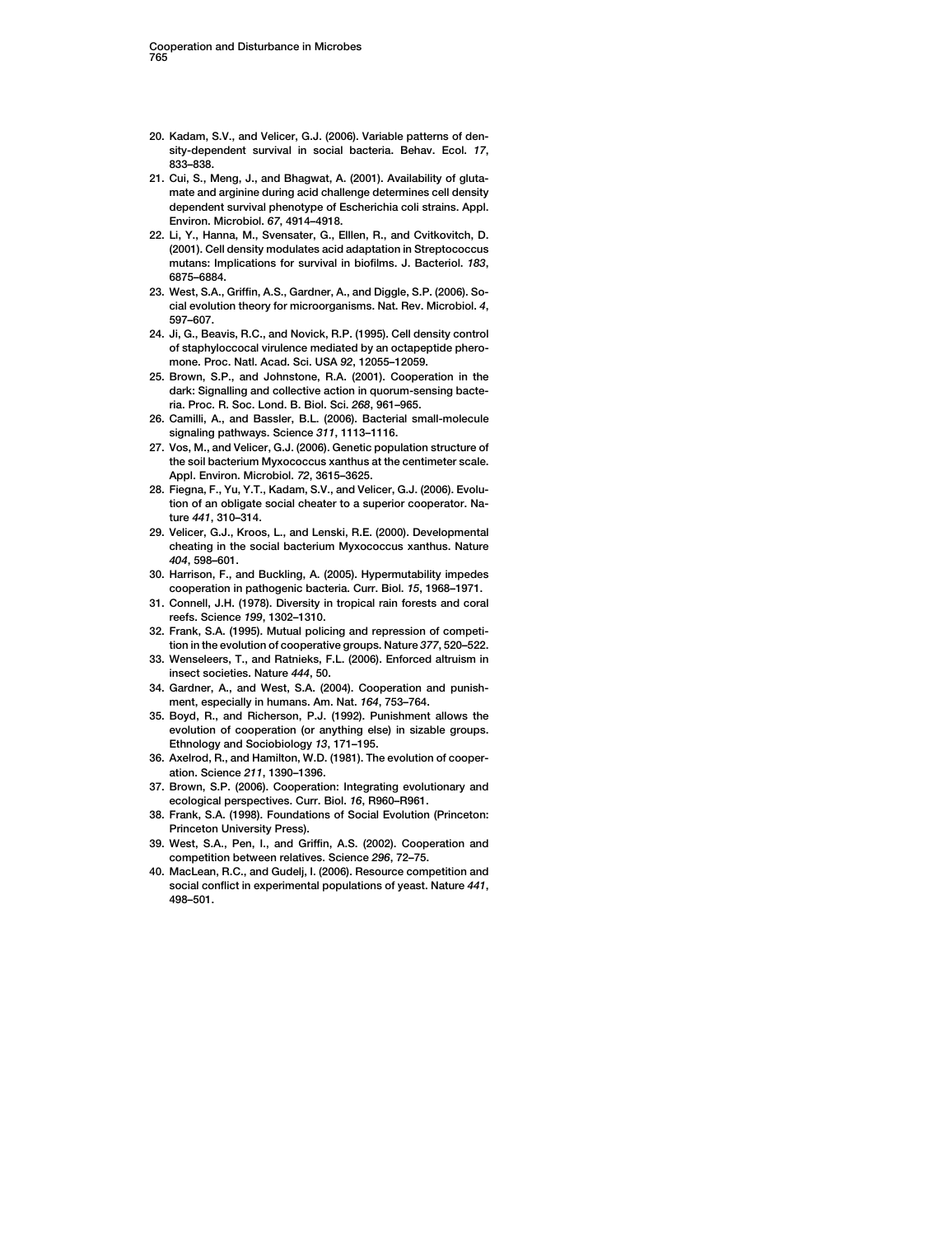# Supplemental Data S1 and S1 and S1 and S1 and S1 and S1 and S1 and S1 and S1 and S1 and S1 and S1 and S1 and S1 and S1 and S1 and S1 and S1 and S1 and S1 and S1 and S1 and S1 and S1 and S1 and S1 and S1 and S1 and S1 and S Cooperation Peaks at Intermediate Disturbance

Michael A. Brockhurst, Angus Buckling, and Andy Gardner

#### Supplemental Discussion

We consider a simple model in which groups of bacteria are founded either by a single cell or a small number of clonal cells. The growth of the cell lineage is exponential, with the baseline rate set to unity for convenience. This is made possible by the choice of an appropriate unit of time, which is arbitrary, and it is helpful that durations of time can now be expressed in terms of pure (dimensionless, or unitless) numbers. Cooperation provides a benefit at the group level when the number of cooperators (expressed as a multiple of the initial group size) exceeds  $\tau$ , a dimensionless parameter. Above this threshold, cooperators pay an individual growth-rate cost c, and all members of the group receive a growth-rate benefit b. Below the threshold, cooperators pay the cost c, but there is no group benefit. Additionally, with rate  $\mu$ , individual cooperators are transformed into cheats through loss-of-function mutation. Finally, groups are destroyed by disturbance after a growth interval of duration T. During this interval, at any time  $t$  the change in the number of cooperators  $(x)$  and the number of cheats (y)—expressed as multiples of the initial group size—is described by the following dynamical equations:

$$
\frac{dx}{dt} = (1 - c - \mu)x_t
$$
 (1A)

$$
\frac{dy}{dt} = y_t + \mu x_t \tag{1B}
$$

when  $x_t < \tau$ , and:

$$
\frac{dx}{dt} = (1 + b - c - \mu)x_t
$$
 (2A)

$$
\frac{dy}{dt} = (1+b)y_t + \mu x_t
$$
 (2B)

when  $x_t \geq \tau$ .

Because groups are formed by a single bacterium or a small number of clonal cells, we can discriminate ''cooperative'' groups and ''cheating'' groups according to the initial social behavior exhibited by the group's members. If the global frequency of cooperators at the moment of disturbance at the end of the growth phase is  $p$ , then the proportion of cooperative groups in the next growth phase will be  $p$  and the proportion of cheating groups will be  $1 - p$ . Thus, disturbance impacts on the population density and degree of genetic strucreach the threshold number of cooperators  $(\tau)$  within the duration of the growth interval  $(T)$ , then cooperation is disfavored (because there is no benefit of cooperation), and over repeated rounds of growth and disturbance it will decline in frequency and ultimately be lost from the population. This happens when the number of cooperators at time  $T$  is less than  $\tau$ , i.e., from solving Equation 1A:

$$
T<\frac{\ln(\tau)}{1-c-\mu}.
$$
 (3)

Thus, when inequality (3) is satisfied (low  $T$ , high disturbance), cooperation is never favored, and the equilibrium frequency of cooperation is  $p = 0$ .

Assuming that inequality (3) is not satisfied, then there is a possibility that cooperation can evolve. To see when this will occur, we need to follow the growth dynamics of the two group types separately. Cheating groups show simple growth because they only ever contain cheats (there is no possibility of cooperation arising by mutation), and hence they never cross the threshold number of cooperators. Thus, solving Equations 1A and 1B, we find that the number of cheats in such a group at time T is simply:

$$
y_T = e^T.
$$
 (4)

Cooperative groups are more complicated. At the time that the threshold number of cooperators is reached, there are  $\tau$  cooperators in such groups. This occurs when t is equal to the RHS of inequality (3), which we shall denote  $T^*$ , and hence solving Equation 1B we have:

$$
y_{T^*} = \frac{\mu}{c + \mu} \tau \left( \tau^{\frac{c + \mu}{1 - c - \mu}} - 1 \right).
$$
 (5)

Solving Equations 2A and 2B, the number of cheats and cooperators at time  $T$  in each group founded by cooperators is:

$$
x_T = e^{(1+b-c-\mu)T} \tau^{-\frac{b}{1-c-\mu}}
$$
 (6)

$$
y_T = \frac{\mu}{c + \mu} e^{(1 + b - c - \mu)T} \left( e^{(c + \mu)T} - 1 \right) \tau^{-\frac{b}{1 - c - \mu}}.
$$
 (7)

Thus, the population frequency of cooperators at time  $T$  is given by the total number in the population divided by the total number of individuals in the population at time T:

$$
p' = \frac{p e^{(1+b-c-\mu)T} \tau^{-\frac{b}{1-c-\mu}}}{p \left(e^{(1+b-c-\mu)T} \tau^{-\frac{b}{1-c-\mu}} + \frac{\mu}{c+\mu} e^{(1+b-c-\mu)T} (e^{(c+\mu)T}-1) \tau^{-\frac{b}{1-c-\mu}}\right) + (1-p) e^{T}}.
$$
(8)

ture but does not affect the population frequency of cooperators. Note that if cooperative groups cannot

Note that  $p' \rightarrow 0$  as  $T \rightarrow \infty$ , and hence in the limit of large  $T$  (low disturbance) the equilibrium frequency of